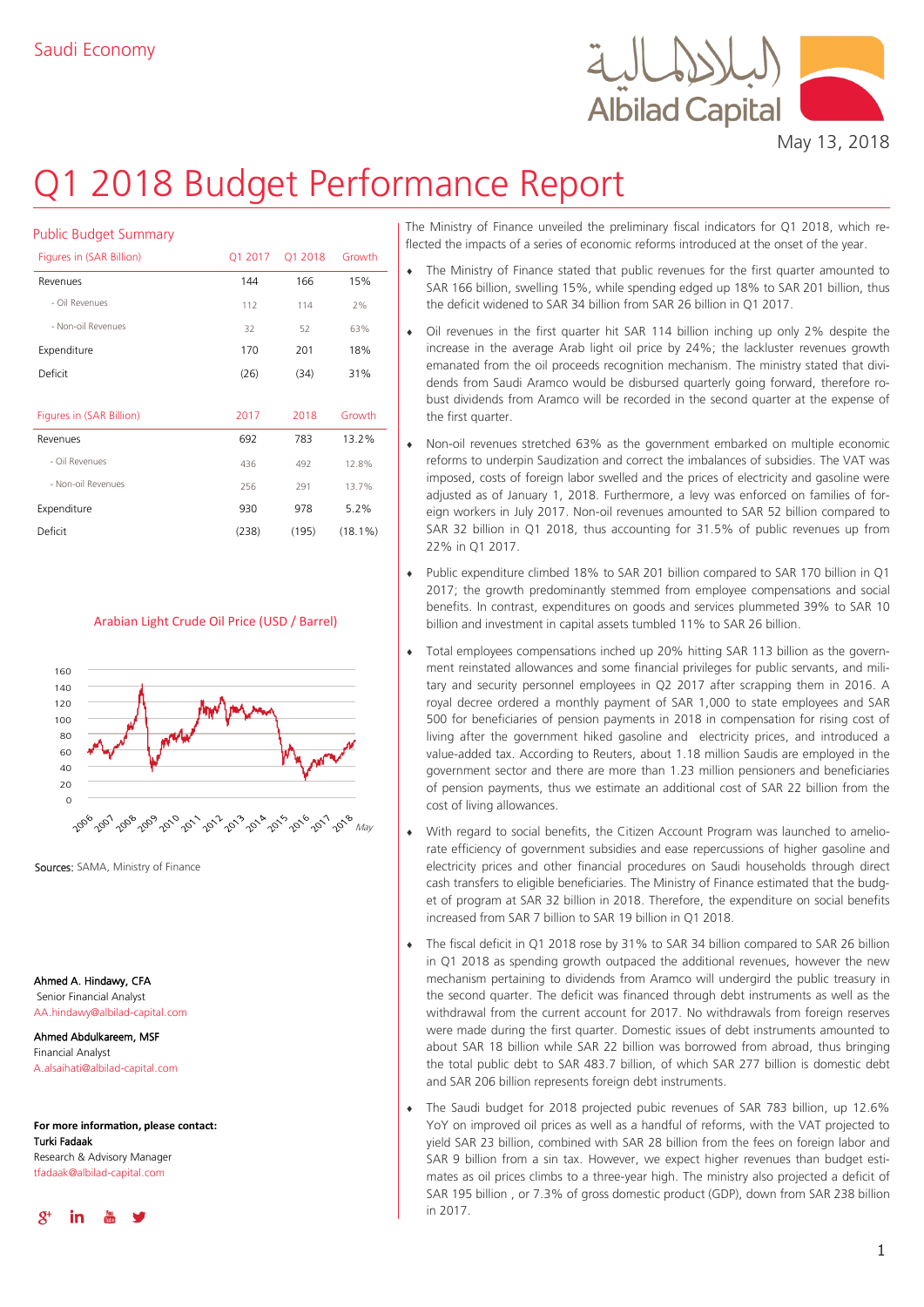

# Quarterly Budget Performance

| Q1 2017   | Q1 2018   | Change    |
|-----------|-----------|-----------|
|           |           |           |
| 112,003   | 113,974   | 2%        |
| 2,031     | 2,471     | 22%       |
| 5,690     | 22,653    | $100\% <$ |
| 4,536     | 3,786     | $-17%$    |
| 1,557     | 3,161     | $100\% <$ |
| 18,259    | 20,245    | 11%       |
| 32,073    | 52,316    | 63%       |
| 144,076   | 166,263   | 15%       |
|           |           |           |
|           |           |           |
| 94,085    | 112,922   | 20%       |
| 16,712    | 10,240    | -39%      |
| 1,258     | 4,145     | $100\% <$ |
| 46        | 2,993     | $100\% <$ |
| 571       | 30        | $-95%$    |
| 6,607     | 18,782    | $100\% <$ |
| 21,922    | 25,521    | 16%       |
| 29,086    | 52,959    | $-11%$    |
| 170,287   | 200,592   | 18%       |
|           |           |           |
| (26, 211) | (34, 329) | 31%       |
|           |           |           |

# Expenditures by sector

| <b>SAR million</b>                   | Approved<br>budget -2018 | As % of total<br>approved | Paid up to the<br>end of O1 | As $%$ of<br>annual budget | Paid up to the<br>end of O1 | Change YoY |
|--------------------------------------|--------------------------|---------------------------|-----------------------------|----------------------------|-----------------------------|------------|
| <b>Public Administration</b>         | 26,202                   | 2.7%                      | 6,299                       | 24%                        | 6,689                       | $-6\%$     |
| Military                             | 210,000                  | 21.5%                     | 47,695                      | 23%                        | 39,329                      | 21%        |
| Security and Regional Administration | 100.764                  | 10.3%                     | 20,965                      | 21%                        | 18,958                      | 11%        |
| <b>Municipality Services</b>         | 53,410                   | 5.5%                      | 7,364                       | 14%                        | 13,578                      | $-46%$     |
| Education                            | 192,361                  | 19.7 %                    | 44,586                      | 23%                        | 47,358                      | -6%        |
| Health and Social Development        | 146,549                  | 15.0%                     | 38,509                      | 26%                        | 17,737                      | $100\% <$  |
| Economic Resources                   | 105,309                  | 10.8%                     | 4,666                       | 4%                         | 6,813                       | $-32%$     |
| Infrastructure and Transport         | 54,166                   | 5.5%                      | 3,782                       | 7%                         | 5,606                       | $-33%$     |
| General Items                        | 89,239                   | 9.1%                      | 26,726                      | 30%                        | 14,218                      | 88%        |
| Total                                | 978,000                  | 100%                      | 200,592                     | 21%                        | 170,287                     | 18%        |

# Deficit Financing

| Statement (SAR million)   | Q1 2018   |
|---------------------------|-----------|
| Period deficit            | (34, 329) |
| Financing                 |           |
| From current account 2017 | 828       |
| From the reserves account | $\Omega$  |
| Internal Financing        | 17,902    |
| Financing from abroad     | 22,291    |
| <b>Total Financing</b>    | 41,021    |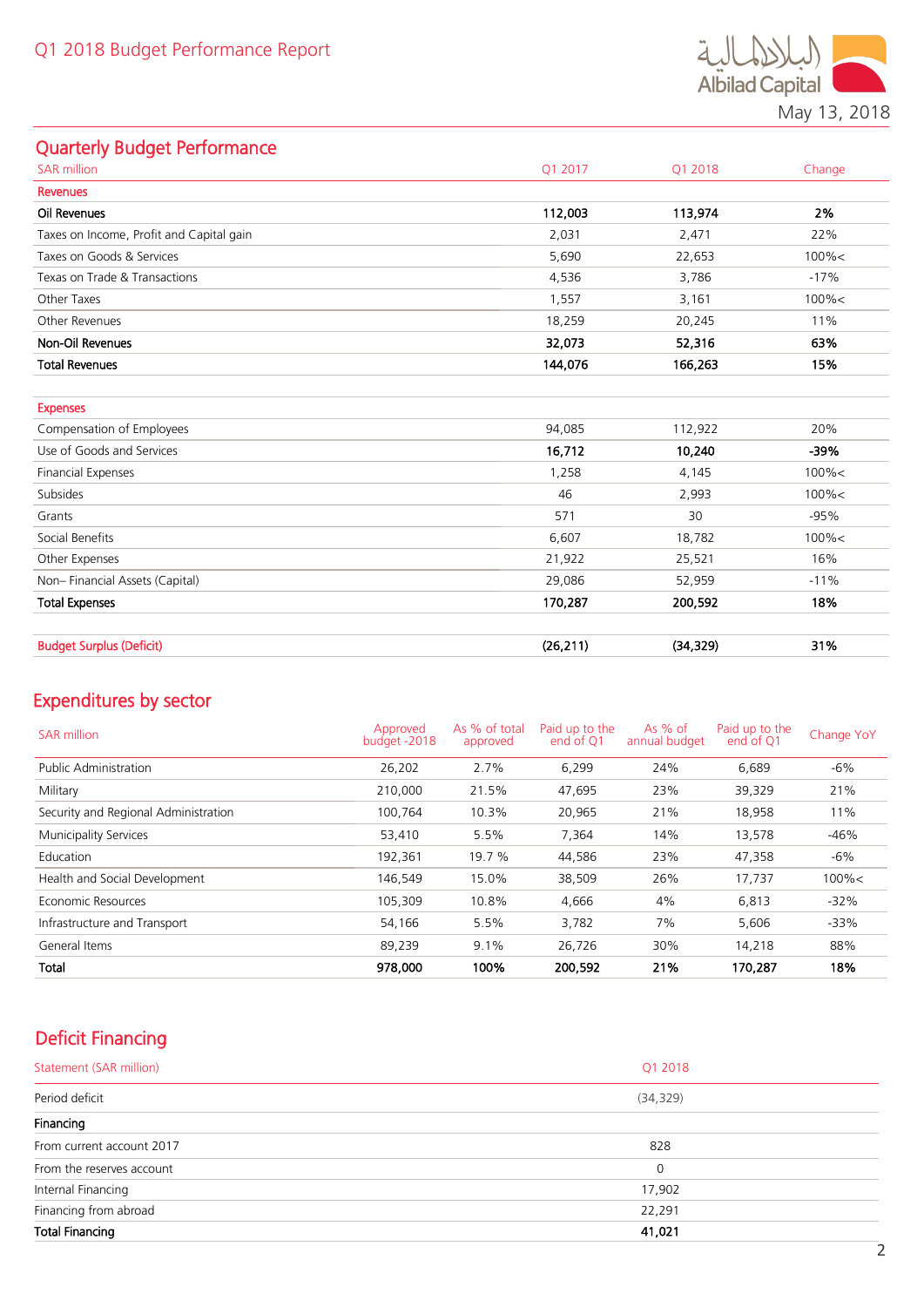

May 13, 2018

# Q1 2018 Budget Performance Report

Statistical Appendix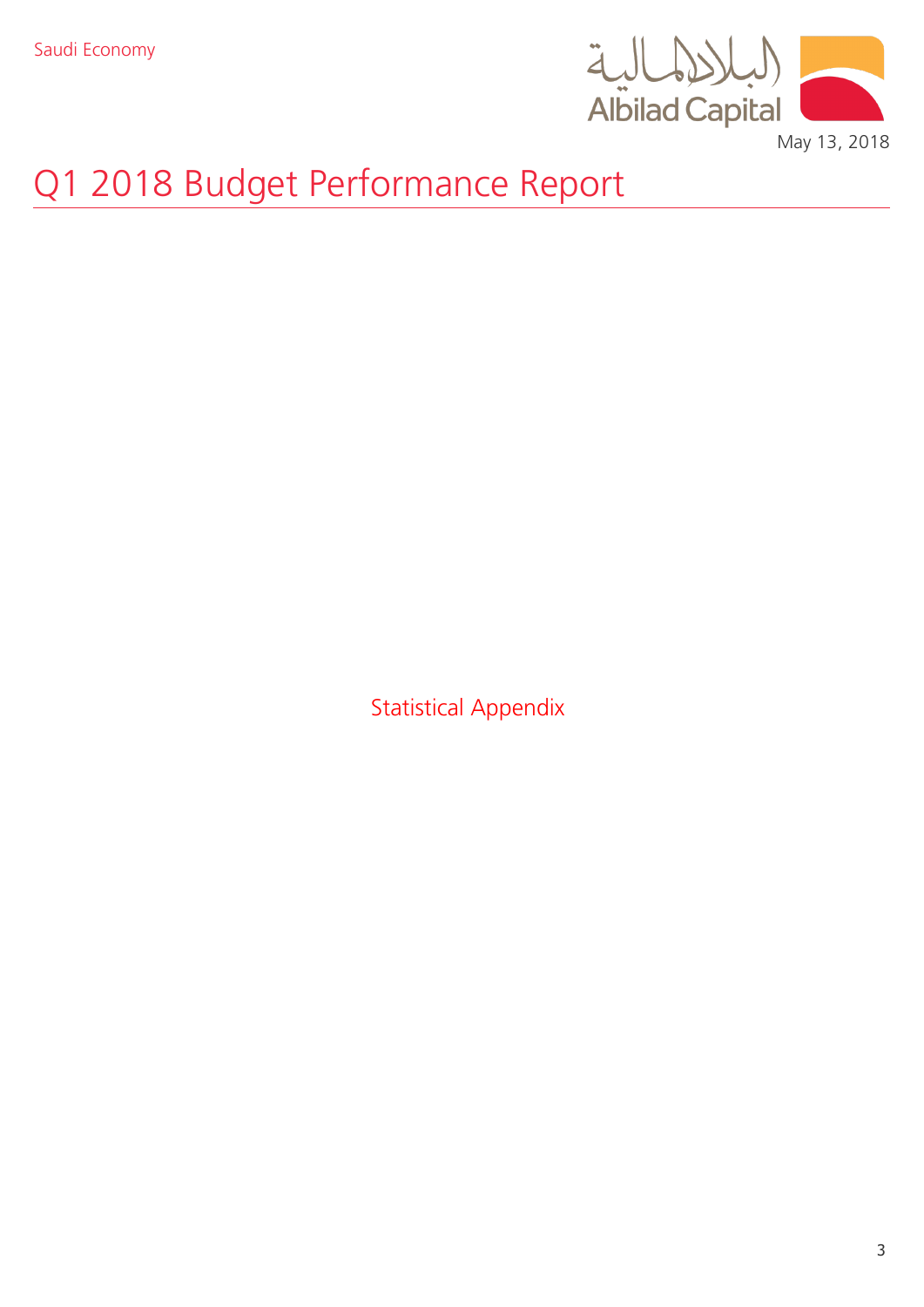

# Breakdown of Public Revenues & Expenditures (SAR Billion)



Oil Revenues (SAR Billion)





Public Reserves (SAR billion) Total Public Debt (SAR billion)



Breakdown of Public Revenues







# Budget Allocations 2017 **Budget Deficit (SAR billion)**



365

267

2006 2005 2008

235 225

167

135  $\frac{84}{1}$ 

200 201 201 201 2013

 $\begin{array}{@{}c@{\hspace{1em}}c@{\hspace{1em}}}\n 60 & 44 \\
\hline\n \end{array}$ 

 $\overrightarrow{c}_{\mathcal{O}_{\mathbb{Z}}^{1}}$ 

142

2015-2016

317

438

2017

4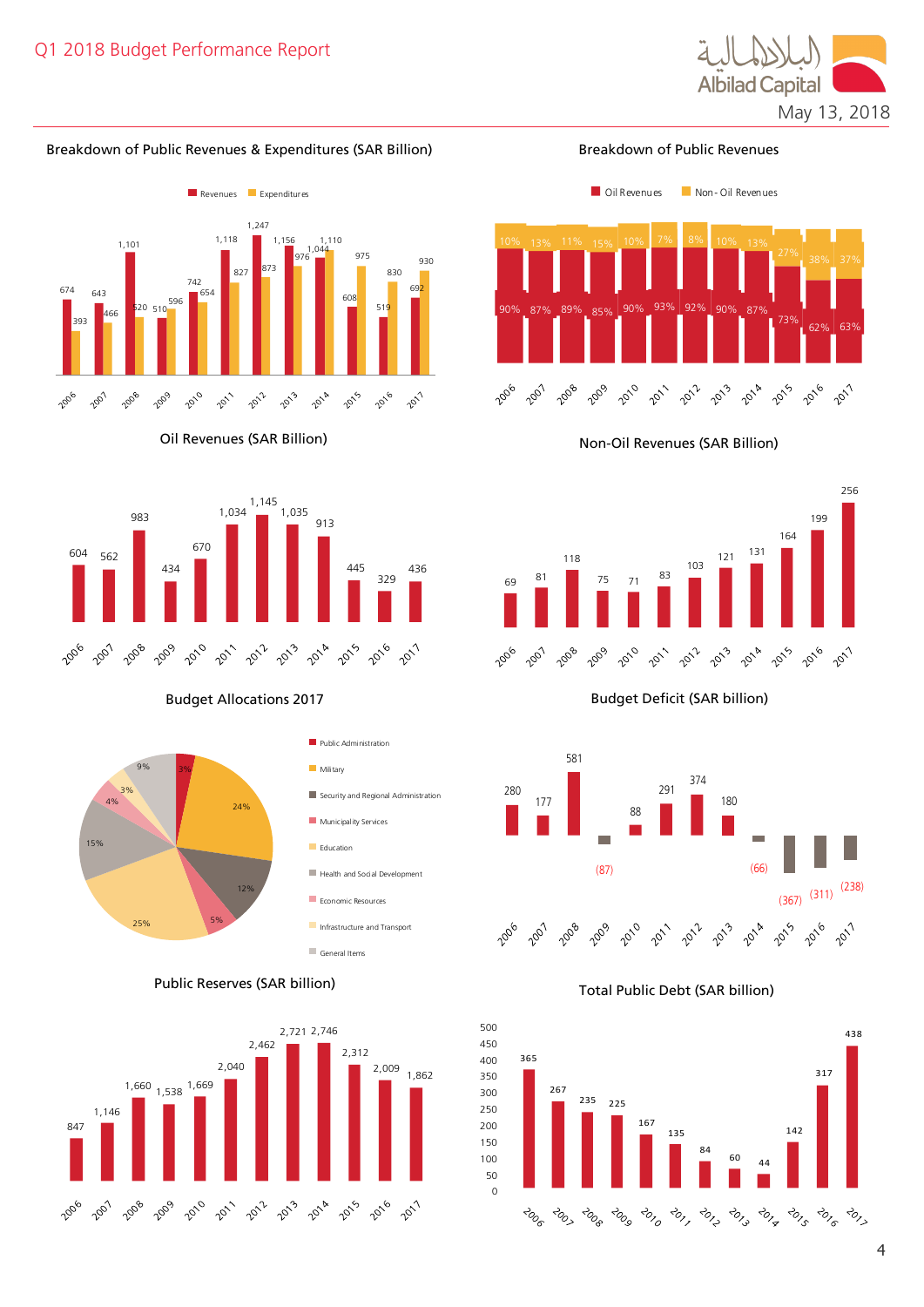

|                                          | Actual         | Actual         | Budget   |                | Forecast       |
|------------------------------------------|----------------|----------------|----------|----------------|----------------|
|                                          | 2016           | 2017           | 2018     | 2019           | 2020           |
| <b>Revenues (SR billion)</b>             |                |                |          |                |                |
| <b>Total Revenues</b>                    | 519            | 692            | 783      | 843            | 909            |
| <b>Taxes</b>                             | 82             | 97             | 142      | 164            | 189            |
| Taxes on Income, Profit and Capital gain | 15             | 14             | 15       | 16             | 18             |
| Taxes on Goods & Services                | 30             | 47             | 85       | 103            | 124            |
| Texas on Trade & Transactions            | 20             | 21             | 25       | 26             | 28             |
| Other Taxes                              | 17             | 15             | 17       | 18             | 20             |
| <b>Other Revenues</b>                    | 437            | 595            | 641      | 679            | 720            |
| <b>Expenses</b>                          |                |                |          |                |                |
| <b>Total Expenses</b>                    | 830            | 930            | 978      | 1006           | 1050           |
| <b>Expenses (Operating Expenses)</b>     | 696            | 746            | 773      | 789            | 822            |
| Compensation of Employees                | 409            | 440            | 438      | 445            | 452            |
| Use of Goods and Services                | 150            | 135            | 143      | 145            | 146            |
| <b>Financial Expenses</b>                | 5              | 9              | 14       | 19             | 24             |
| Subsides                                 | $\overline{7}$ | $\overline{7}$ | 14       | $\overline{7}$ | $\overline{7}$ |
| Grants                                   | 5              | 3              | 3        | 3              | $\overline{3}$ |
| Social Benefits                          | 41             | 44             | 65       | 74             | 94             |
| Other Expenses                           | 79             | 112            | 95       | 95             | 96             |
| Non-Financial Assets (CAPEX)             | 134            | 180            | 205      | 218            | 228            |
| <b>Budget Deficit (Surplus)</b>          |                |                |          |                |                |
| <b>Budget Deficit (Surplus)</b>          | $-311$         | $-238$         | $-195$   | $-163$         | $-141$         |
| <b>Budget Deficit (Surplus) to GDP</b>   | $-12.80%$      | $-8.90%$       | $-7.30%$ | $-5.90%$       | $-4.90%$       |
| <b>Debts and Assets</b>                  |                |                |          |                |                |
| Debt                                     | 317            | 438            | 555      | 673            | 749            |
| Debt percentage to GDP                   | 13.10%         | 17%            | 21%      | 24%            | 26%            |
| Government Deposits with SAMA            | 683            | 584            | 456      | 411            | 345            |
| Government Deposit percentage to GDP     | 28.20%         | 22.70%         | 17.20%   | 14.80%         | 12%            |